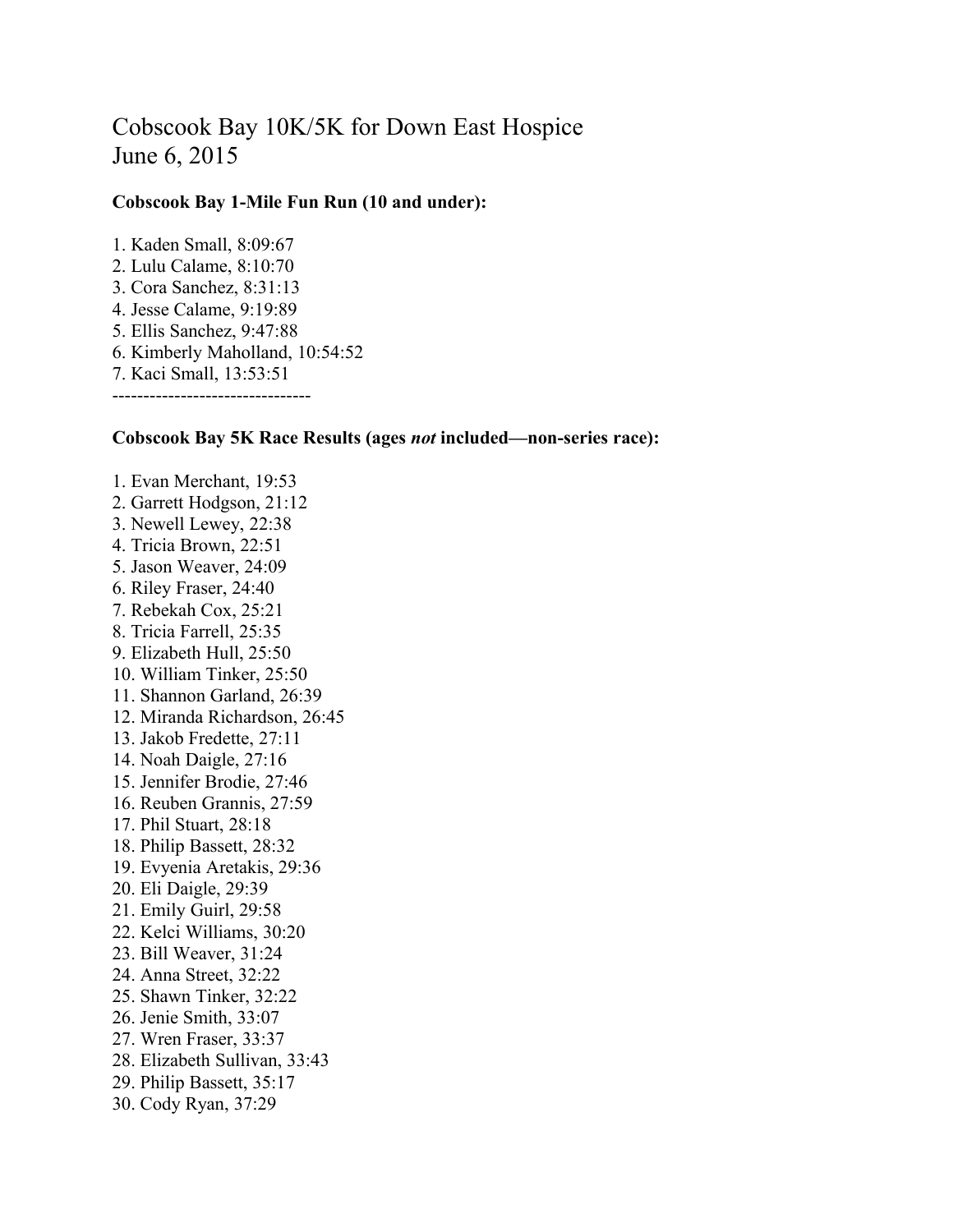31. Steve McFadden, 37:36 32. Wyatt Jamieson, 41:29 33. Wyatt Jamieson, 41:29 34. Caleb Jamieson, 41:41 35. Sandi Denbow, 42:13 36. Jennifer Preston, 42:15 37. Sky Weaver, 43:08 38. Rusty Elliot, 45:56 39. Mary Anderson, 46:01 40. John Cashore, 46:43 41. Diane Cashore, 46:44 42. Daniel Cashore, 46:45 43. Brenda Sullivan, 48:21 44. Linda Preston, 48:26 45. Tari Camick, 48:27 46. Tabita Stanley, 48:59 47. Melissa Small, 49:15 48. Mindy Smith, 49:16 49. Wanda Hoche, 51:35 50. Jermer Inman, 51:39 51. Paul Thompson, 51:59 52. Argelia Ramirez, 57:12 53. Ann Simmons, 57:13

## **Cobscook Bay 10K Race Results:**

Race results (with ages), then times; first female noted

- 1. Sarah Mulcahy (29), 39:18, **F1**
- 2. Matthew Revitt (33), 40:27
- 3. Ed Hughes (61), 42:07
- 4. Andrew Tiemann (57), 42:12
- 5. Kyle Winslow (31), 42:25
- 6. Peter Williams (37), 42:39
- 7. John Peckenham (57), 42:58
- 8. Kyle Richard (13), 43:58
- 9. Austin Townsend Jr. (61), 44:09
- 10. Matthew Booth (31), 44:14
- 11. Lisa Kingsbury (56), 44:53, **F2**
- 12. Charlie Collins (10), 45:50
- 13. Katherine Collins (44), 46:09, **F3**
- 14. Stephanie Allard (50), 46:36
- 15. Molly McDonald (35), 47:16
- 16. Andy Pottle (52), 48:08
- 17. Amy Dowley (29), 51:07
- 18. John Hough (61), 51:44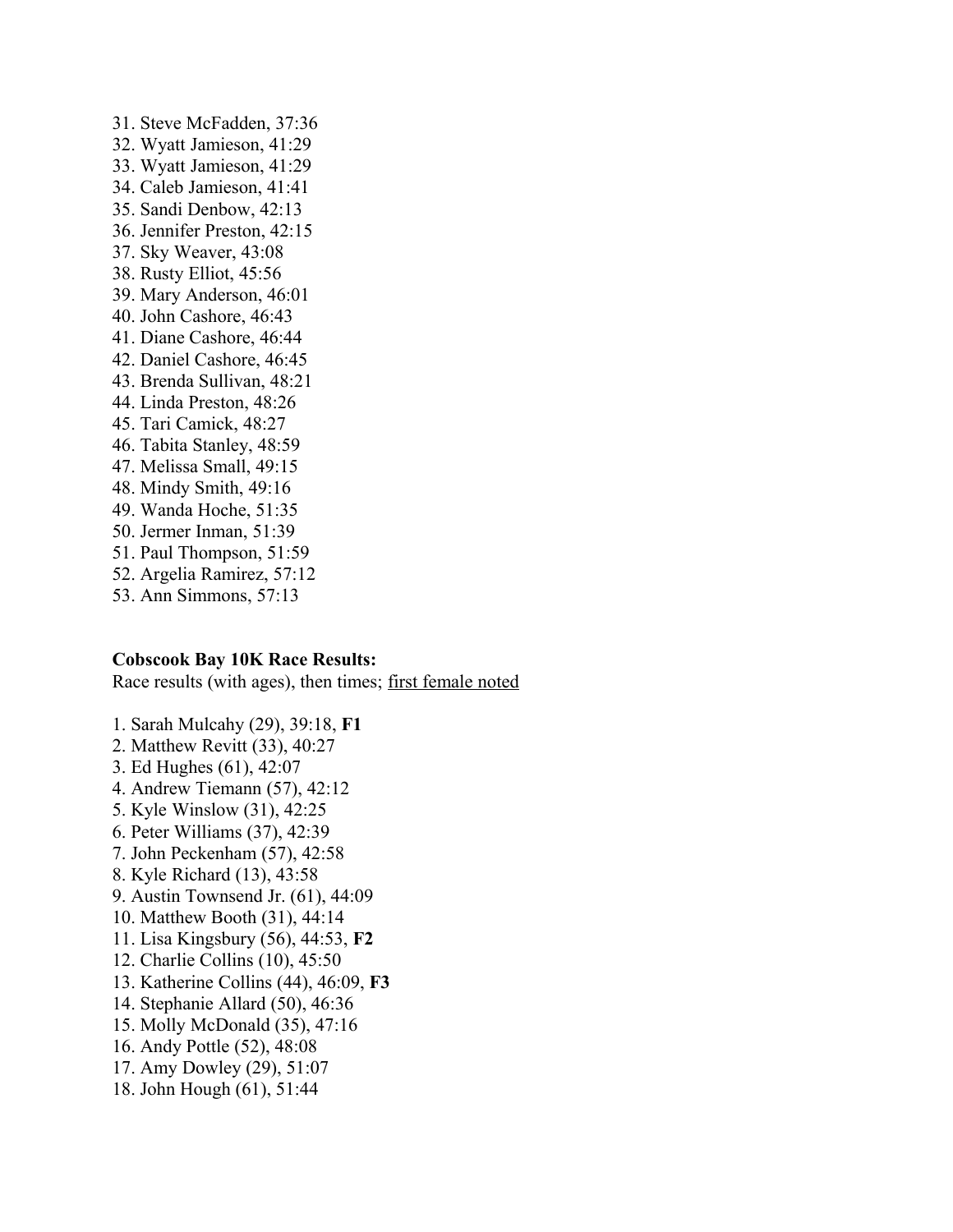19. Benjamin Brown (40), 52:34 20. Donna Kausen (61), 54:11 21. Lloyd Harmon (74), 54:20 22. Jennifer Weaver (18), 54:46 23. Peter Knowles (60), 55:29 24. Jay Mohalland (49), 55:49 25. Kevin Scarlett (50), 55:58 26. Shelley Page (46), 56:43 27. Dave Samuelian (68), 57:35 28. Ulysee Robichaud (68), 57:51 29. Coleen Seefeldt (54), 58:01 30. Jennifer Geel (45), 58:09 31. Al Churchill (67), 58:55 32. Paul Roche (67), 59:39 33. Bob Bachorik (71), 1:00:52 34. Andi Miner (70), 1:02:15 35. Jennifer Morris (30), 1:02:27 36. Maggie Collins (12), 1:02:48 37. Marcia Politi (70), 1:02:51 38. Mandy Belanger (34), 1:03:09 39. Julie Richard (36), 1:03:47 40. Mary Ellen Robichaud (65), 1:04:52 41. Ian Gordon (14), 1:04:58 42. Amy Zipperer (33), 1:05:57 43. Greg Politi (74), 1:09:08 44. Michelle Scarlett (45), 1:12:08 45. Forrest Perkins (11), 1:13:17 46. Shalelea Perkins (11), 1:14:05 47. Mary Alice Bruce (76), 1:18:02 48. James Kesel (67), 1:22:10, [**Walker 1]** 49. Olivia Perkins (11), 1:24:03 50. Beverly Perkins (50), 1:26:37 51. Sandi Malagara (58), 1:31:28 52. Debbie Pottle (51), 1:32:46 [**Walker 2**] 53. Lauren Simpson (52), 1:32:46 [**Walker 3**] 54. Amy Roberts (39), 1:35:57 55. Judy Lingley (58), 1:37:33 56. Lou Esposito (60), 1:38:32 57. Jessica Keen (33), 1:41:22 58. Sami Winslow (30), 1:41:24 59. Kathleen Esposito (29), 1:41:26 60. Caroline Peckenham (31), 1:42:09 61. Sally Peckenham (24), 1:42:13 62. Sara McConnell (32), 1:46:55 63. Stephanie Page (44), 1:46:59 64. Harry Lingley (61), 1:52:54